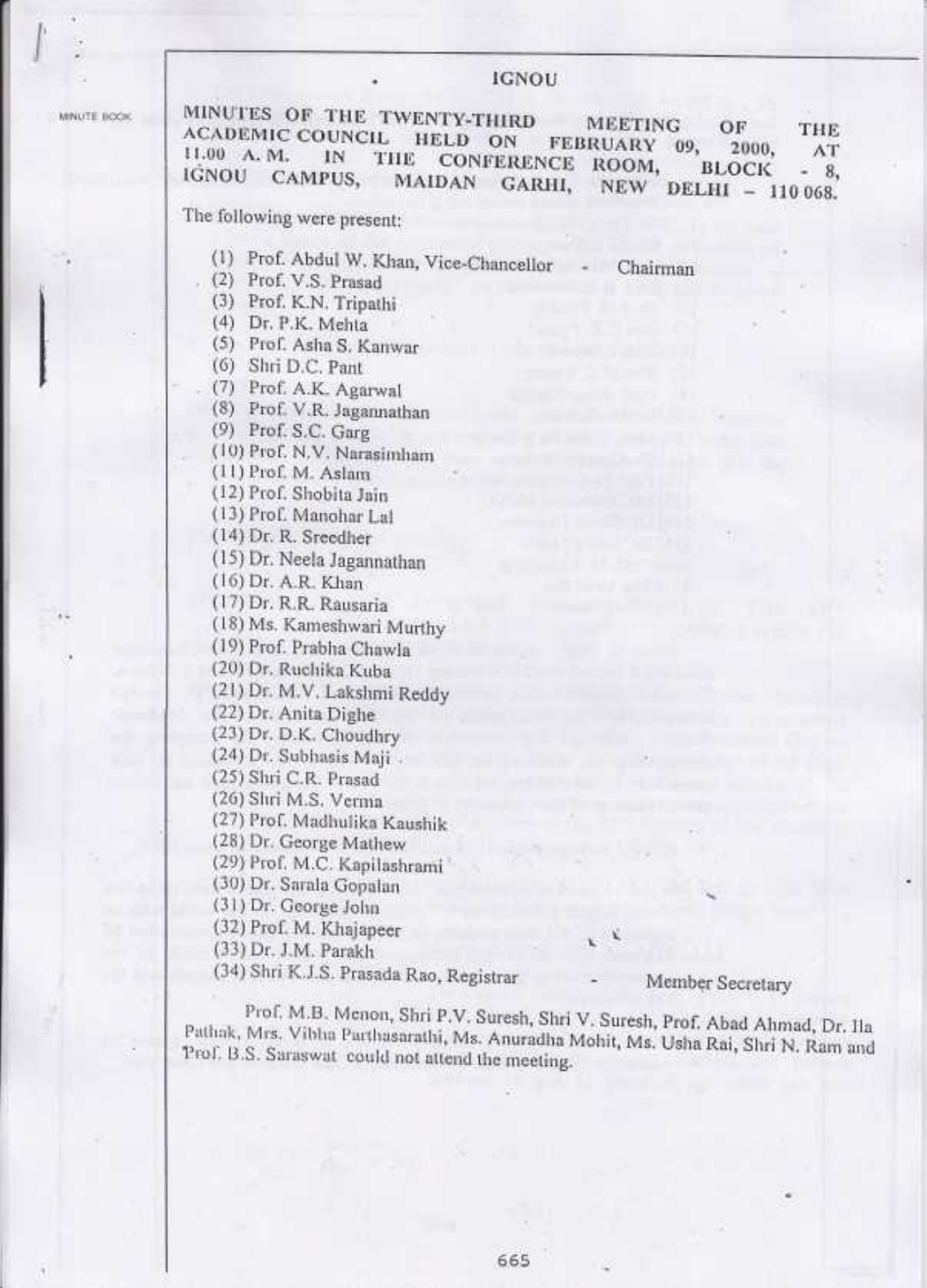Shri D. Deb, Assistant Registrar (Governance), was present to assist the Council.

Before the Items of agenda were taken up, the Vice-Chancellor welcomed the new members whose names are given below:

- (l) Shri D.C. Pant
- (2) Prof. Madhulika Kaushik
- (3) Prof. B.S. Saraswat
- (4) Dr. J.M. Parakh
- (5) Shri C.R. Prasad
- (6) Shri V. Suresh
- (7) Shri M.S. Verma
- (8) Prof. Abad Ahmad
- (9) Dr. lla Pathak
- (10) Mrs. Vibha Parthasarthy
- (1 I ) Dr. George Mathew
- (12) Prof. M.C. Kapilashrami
- ( l3) Ms. Arruradha Mohit
- ( l4) Dr. Sarala Gopalan
- ( l5) Dr. George John
- (16) Prof. M. Khajapeer
- (17) Ms. Usha Rai
- (18) Shri N. Ram.

After a brief introduction of the members, the Vice-Chancellor extended a special word of welcome to Shri C.R. Prasad, Shri M.S. Verma, Prof. M.C. Kapliashrami, Dr. George John, Prof. M.Kajapeer, Dr. George Mathews, Ms. Sarala Gopalan (all co-opted members of the Academic Council who are not employees of the University) for accepting the membership and attending the meeting. With a view to inform the new membership and attending the meeting. members of the Academic Council, the Vice-Chancellor spelt out certain salient features of the University as under:

' IGNOU was created in 1985 and had become operational since 1987.

- . ln just l4 ycars of its existerrce, the Univcrsity has placed.itself to bc one of the largest Universities in distance learning in the world with an aggregate of 6 Lakhs students on rolls; about 530 Study Centres and 26 Regional Centres spread throughout the length and breadth of the country including the islands of Andarnan and Nic0bar Islands and the Lalcshdweep.
- IGNOU has reached a major milestone as nodal agency to run the education channel under Doordarshan's Gian Darshan and Gian Vani.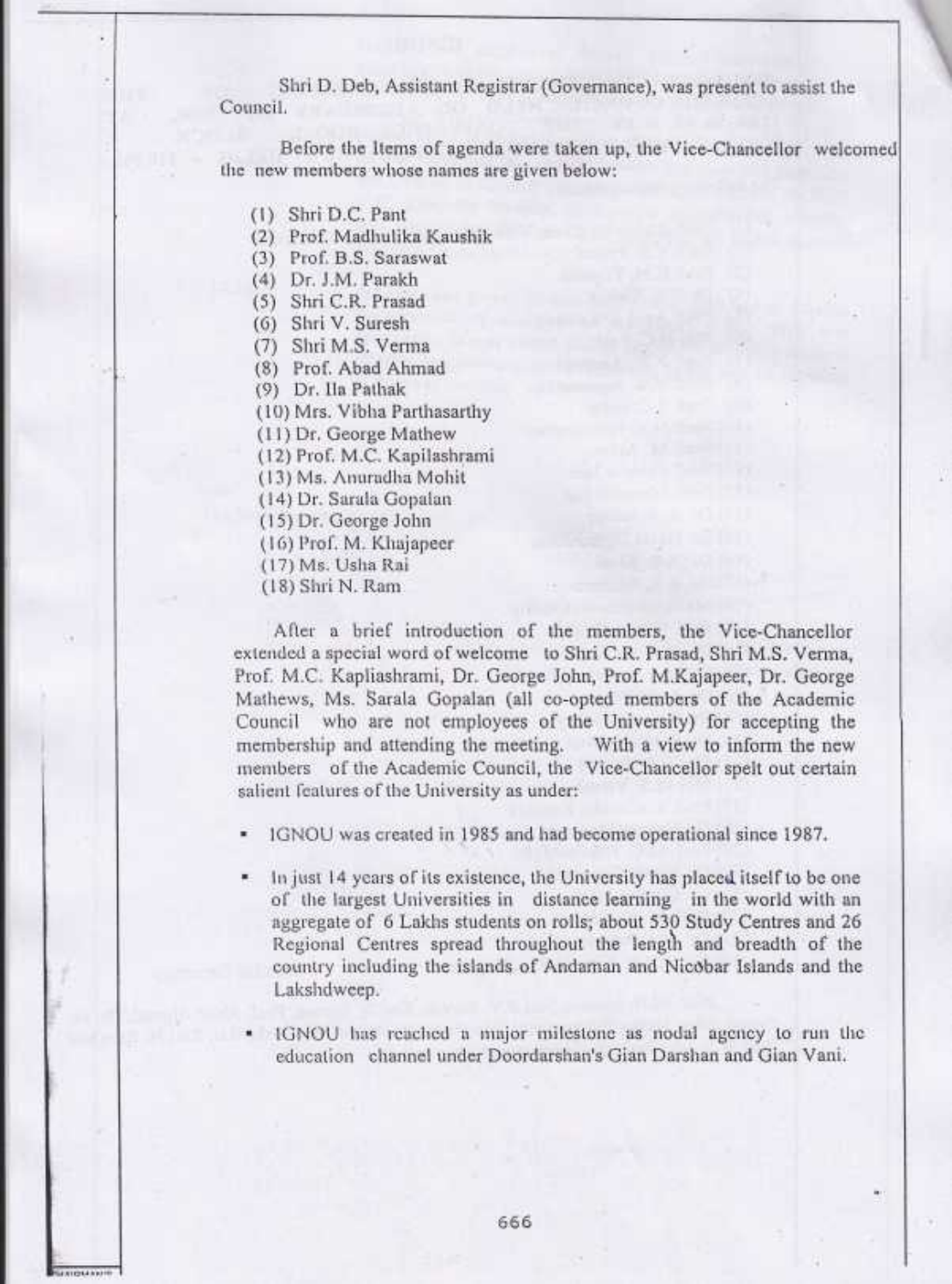**MINITE ROOK** 

The other unique feature of IGNOU is its role with regard to the promotion of the Open University and distance education systems and for the determination of standard in such systems. The Distance Education Council within after this responsibility.

The Electronic Media Production Centre (EMPC) of IGNOU is not only a nerve centre of the University system so far as the production of quality audio and video programmes for the distant learners is concerned, it is also envisaged to play the role as a National Resource Ccritre.

The IGNOU has also the mandate to take education abroad.

The Vice-Chancellor in a reflective mood, called the attention of members to the burgeoning knowledge and expanding scientific society in India. The educational institutions today have to be competitive in order that the quality of education is comparable to the rest of the world.

The following items were considered:

### ITEM<sub>NO. I</sub>

# TO CONFIRM THE MINUTES OF THE 22<sup>ND</sup> MEETING OF THE ACADEMIC COUNCIL HELD ON<br>OCTOBER 07, 1999.

AC 23.1.1

When the Item was considered, the Member Secretary informed that comments were received from two members on the Minutes of the 22<sup>nd</sup> Meeting of the Academic Council held on October 7, 1999. With the permission of the Chair he read out the comments. The Council considered the comments and the following corrections/modifications are made to the Minutes of the 22<sup>nd</sup> Meeting of the Academic Council:

(i) Resolutions No.AC  $22.13.1$  and AC  $22.14.2$ , after incorporating the modifications will read as below:

#### Modified Resolution No. AC 22.13.1

The Council considered the Item. Prof. M. B. Menon of the School of Education informed that the feeclback study conducted by the School indicated that a large number of primary school teachers and parents between 18 and 2l years of age could not take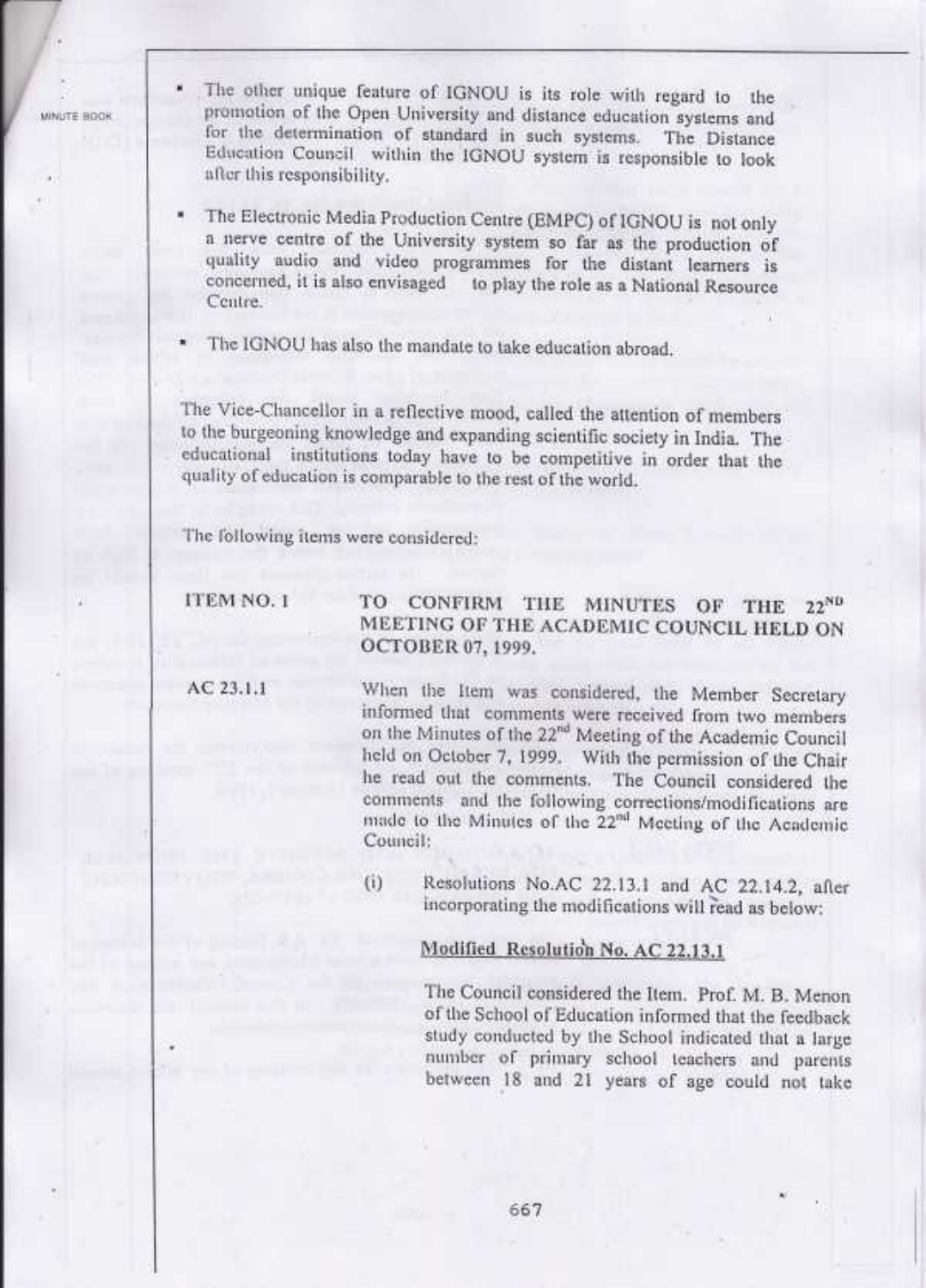admission in CIG as the minimum age prescribed was 21 years. Therefore, there is a need for change in age criteria for Certificate Programme in Guidance (CIG) from 21 years to 18 years.

### Modified Resolution No. AC 22.14.2

In a brief departure from the Item under consideration, the Vice-Chancellor observed that there is need to create opportunities for greater academic interaction in the University. It was pointed out that some Schools do organise regular Seminar Series for academic discussion to which staff members of other Schools/Division are invited. The Vice-Chancellor noted the existence of such initiatives at School level. However he desired that there should be some mechanism/forum at the University level in which the University community can engage in academic discussions on various areas of academic interest. This could be in the form of a presentation or a report on return from conferences/seminars inside the country as well as abroad. He further stressed that there should be regular meetings of the School Directors.

(ii) With regard to the comments on AC 22.116.1, the Registrar clarified the point of technicality involved in the items of ratification and the member accepted the elarification given by the Member-Secretary.

With the above modifications/observations, the Academic Council confirmed the minutes of the 22<sup>nd</sup> meeting of the Academic Council held on October 7, 1999.

ITEM NO. 2

AC 23.1.2

 $AC23.2.1$ 

TO CONSIDER AND APPROVE THE PROPOSAL FOR REVISION OF THE COURSE, "GOVERNMENT AND POLITICS IN INDIA" (EPS-02).

The Item was considered. Dr. A.S. Narang of the School of Social Sciences gave a brief background and outline of the proposal for revision of the Course, "Government and Politics in India" (EPS-02). In this context, the members made the following observations/comments:

The proposals for any revision of any course should  $(i)$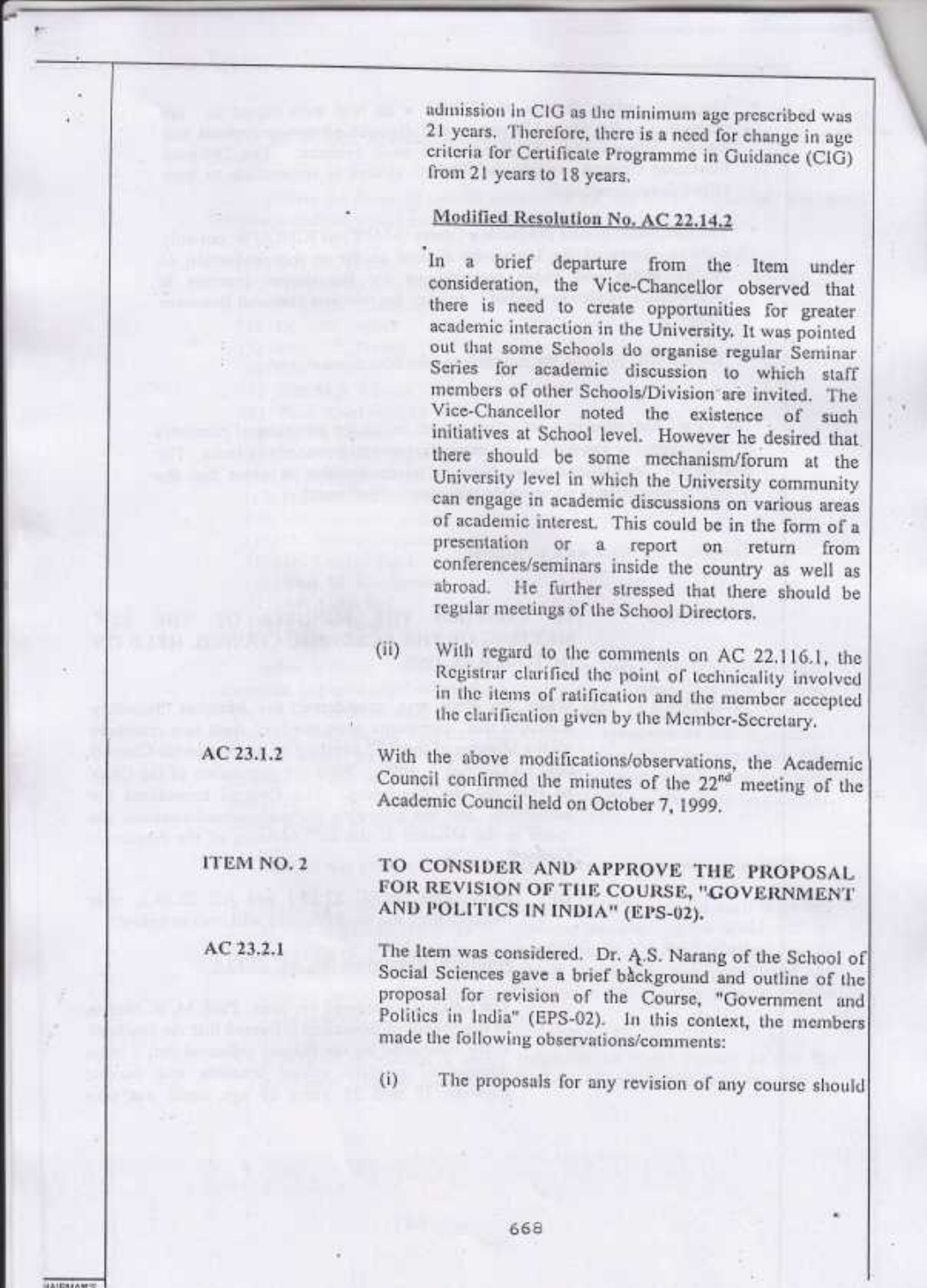*MINUTE BOOK* 

reflect the background, the rationale and unit-wise justification and overall perspective necessitating the revision of the course.

( ii) It was generally observed that there should be a comparative narration in the agenda note indicating the earlier syllabus with proposed revision in order that the directions of changes taking place in the academic programmes of the University is known. This should be followed by all Schools wherever <sup>a</sup> proposal on revision of courses is made..

- (iii) Members agreed that a new format should be evolved for proposals relating to the revision of courses taking into consideration the observations made by the members.
- (iv) lt was also pointed out that the Course Codes of EPS-02 need also to be looked into.

Dr, A.S. Narang of the School of Social Sciences in his clarifications, made the following points:

(i) Care will be taken to reflect the objective, rationale/justification and overall perspectives and current needs in the proposal itself in all future revision proposals along with the structure of the<br>Course. He also assured that some syllabus He also assured that some syllabus guidelines will also be enclosed.

(ii) So far as the present proposal is concerned, the Unit writers will be advised to give ernphasis with respect to issues conceming the Dalits/Rural Areas as raised by some members.

(iii) It was also clarified that a Committee constituted by the Univcrsity to look into the Coursc Codcs; ctc, is examining the issues relating to uniform policy for Programme Codes and Course Codes and its Report is awaited. . .

With the above observations/clarifications, the Acadernic Council approved the proposal for revision of the Course, "Governrnent and Politics in India" (EPS-02). A copy of the revised syllabus is placed at Appendix - 1.

## AC 23.2.2

AC 23.2.3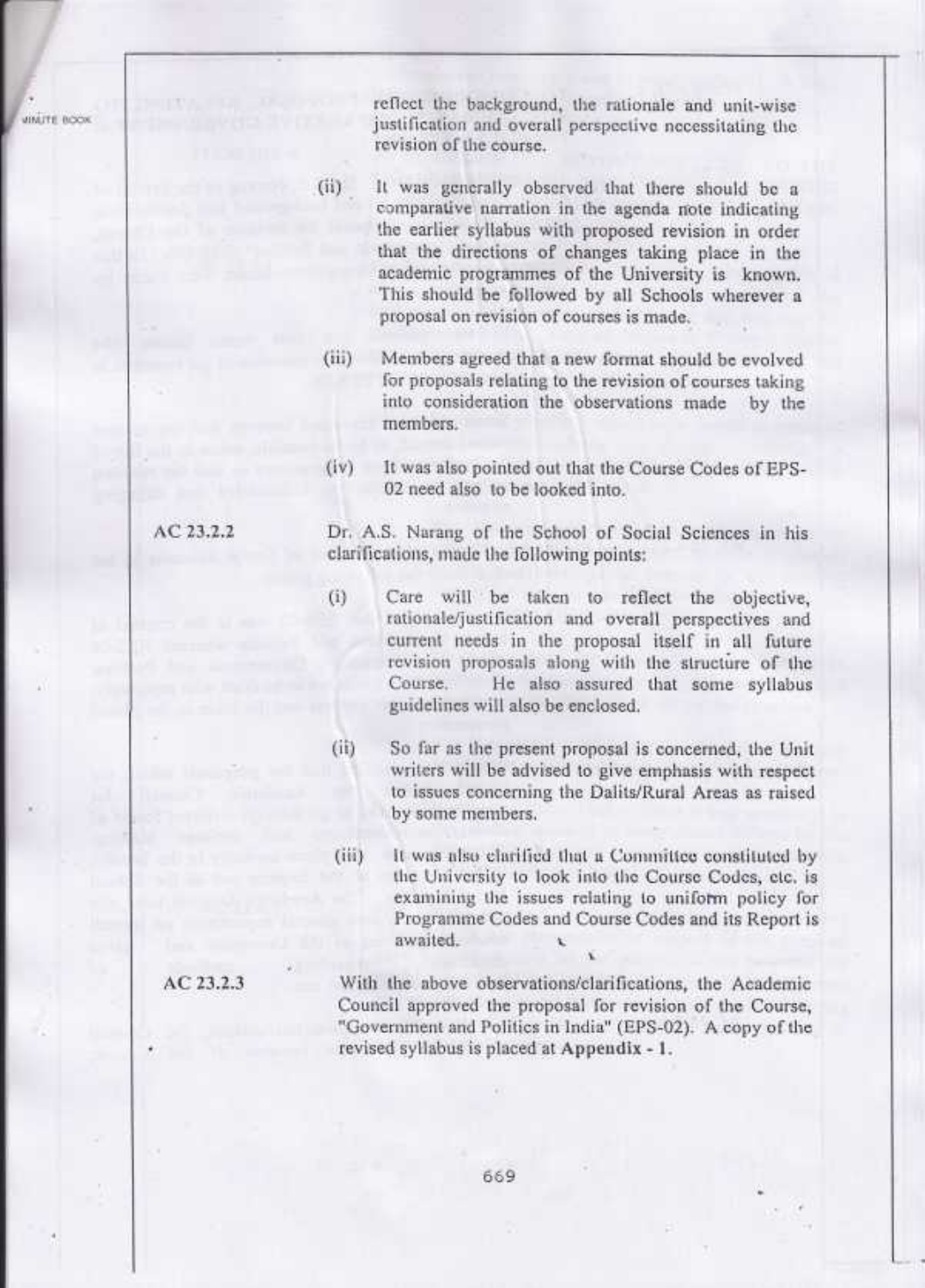ITEM NO. 3

 $AC23.3.1$ 

TO CONSIDER THE PROPOSAL RELATING TO THE COURSE, "COMPARATIVE GOVERNMENT & POLITICS" (EPS-09).

The Item was considered. Dr. A.S. Narang of the School of Social Sciences gave a brief background and justification for bringing up this proposal for revision of the Course, "Comparative Government and Politics" (EPS-09). In this context, the following views/observations were made by some members:

 $(i)$ pointed out that some issues like It was workers/peasants/women movements are common in both EPS-02 and EPS-09.

Some members expressed concern that the revised  $(ii)$ course should, as far as possible, relate to the life of the learners of our programmes so that the revision reflects an interactive, informative and engaging exercise.

AC 23.3.2

Dr. A.S. Narang of the School of Social Sciences in his clarification made the following points:

- It was clarified that EPS-02 was in the context of  $(i)$ Indian Government and Politics whereas EPS-09 relates to Comparative Government and Politics. Therefore, the issues are to be dealt with separately, one in the Indian context and the other in the global perspective.
- It was also clarified that the proposals which are  $(ii)$ placed before the Academic Council for consideration have to go through different levels of discussions/deliberations and decision making. These exercises take place normally in the faculty, in the meetings of the Experts and at the School Board Meeting. The Academic Council inter alia normally excercises general supervision on overall academic policies of the University and gives directions regarding methods of instructions/evaluation, etc.

 $AC23.3.3$ 

**AIDEASAN** 

With the above observations/elarifications, the Council approved the proposal for revision of the Course,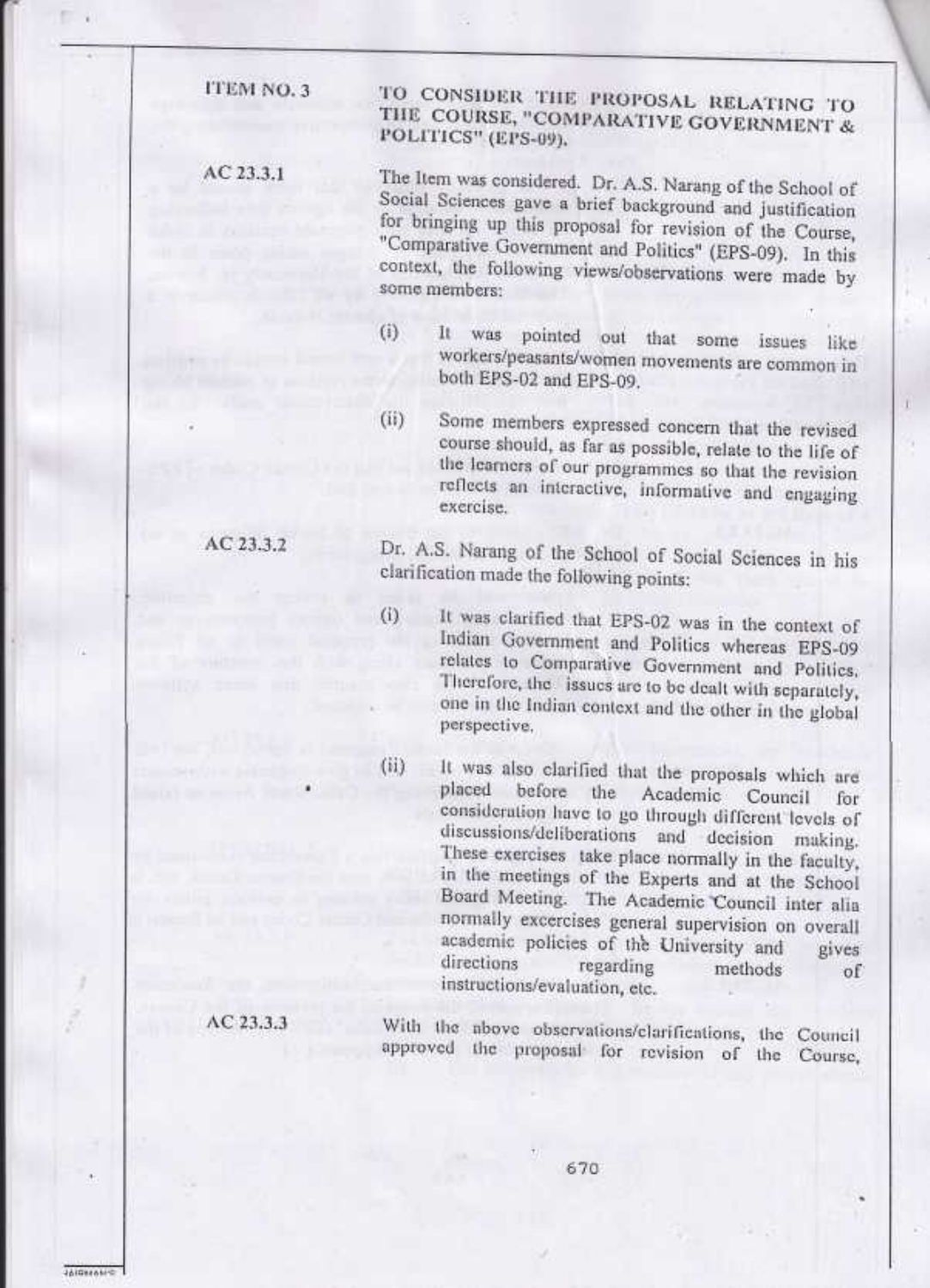NUTE BOOK

"Comparative Government and Politics" (EPS-09). A copy of the revised syllabus is placed at Appendix - 2.

**ITEM NO. 4** 

AC 23.4.1

TO CONSIDER THE REPORT RELATING TO THE ESTABLISHMENT OF THE CENTRE OF STUDIES IN WOMEN'S STUDIES AND OTHER INTER-DISCIPLINARY AREAS.

The Item was considered. Prof. M. Aslam, Director, School of Continuing Education gave a brief account of the background and objective concerning the proposal for establishment of the Centre of Studies in Women's Studies and other interdisciplinary areas. In this context, the members made the following observations:

- There is a growing concern with respect to issues of  $(i)$ women's development and studies. Therefore, it calls for a wider discussion of the gender issues cutting across all disciplines.
- It is also mentioned that the issues relating to gender  $(ii)$ is not to be treated as subject specific to women studies and development because of its growing concern it has become interdisciplinary involving various Schools of Studies.
- There is a need for discussion on the role to be  $(iii)$ played by Schools/Centres/Units in order to avoid overlapping and duplication of role and structure.
- It is also necessary to frame an appropriate structure  $(iv)$ involving the constitution of School/Centre/Cell, etc.
- It was also pointed out whether it was necessary, in  $(v)$ the existing scenario of programmes offered by the School of Continuing Education, to go for creating another structure as that of a Centre.

Prof. (Mrs.) Prabha Chawla of the School of Continuing Education in her presentation' in support of the proposal gave a brief account of the genesis of the proposal for establishing a distinct structure for women's development and studies and stressed that the need is more overwhelming in the context of growing concern on issues relating to women's development.

AC 23.4.2

671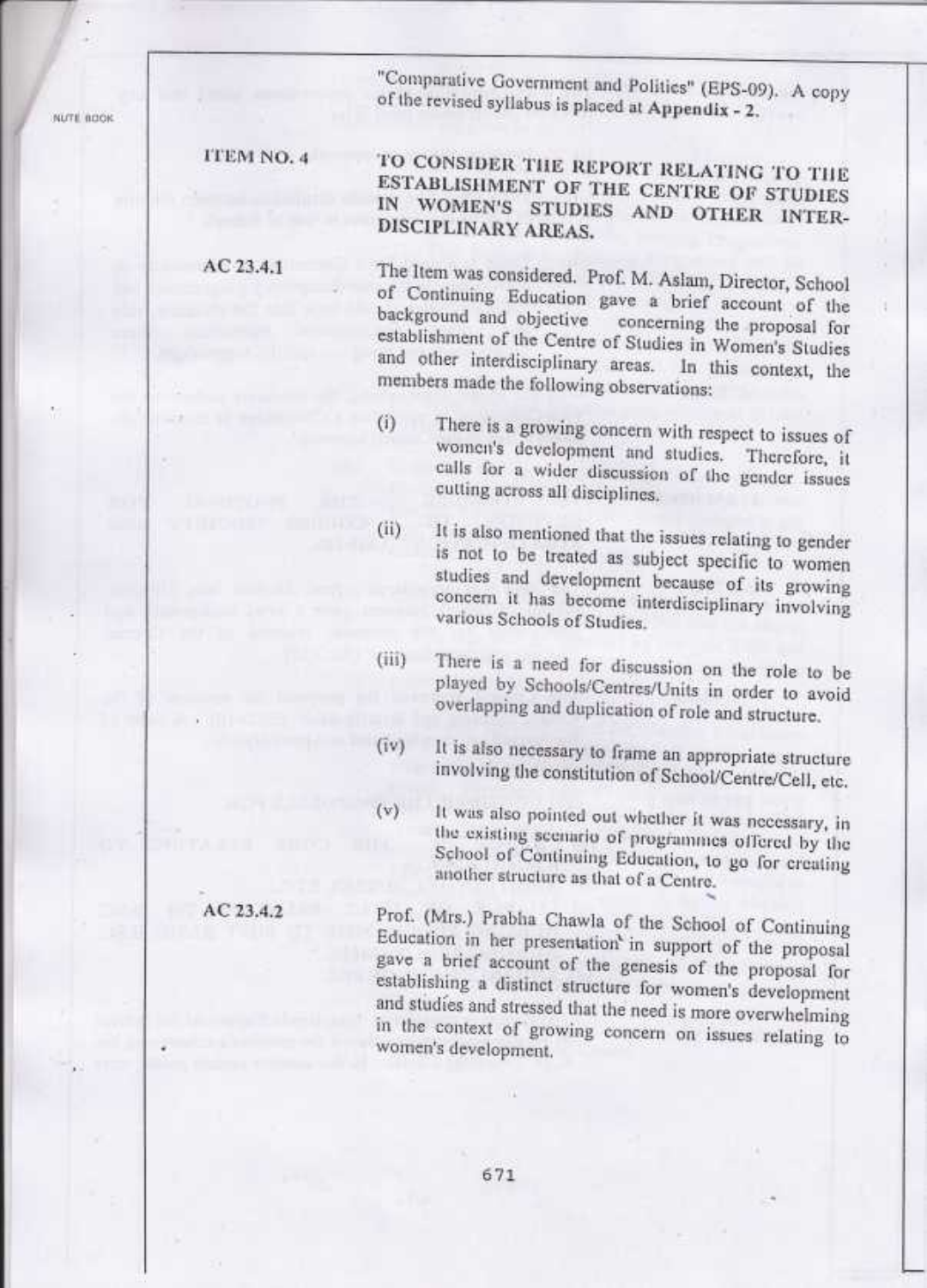$AC23.4.31$ 

The Vice-Chancellor in his observations noted that any study on gender issues need to be :

- Interdisciplinary in approach.  $(i)$
- There should be specific distinction between the role  $(ii)$ of Centre in comparison to that of School.

There is a need for a Committee to examine as to  $(iii)$ how to handle the interdisciplinary programmes and that Committee should look into the structure, role and other requirements concerning these programmes and bring out specific suggestions.

With the above observations, the members authorised the  $AC23.4.4$ Vice-Chancellor to constitute a Committee to examine the issues raised in the Council Meeting.

#### ITEM NO. 5 TO **CONSIDER** THE **PROPOSAL** FOR **REVISION** OF COURSE "SOCIETY AND STRATIFICATION" (ESO-10).

The Item was considered. Prof. Shobita Jain, Director, School of Social Sciences gave a brief background and justification for the proposed revision of the Course, "Society and Stratification" (ESO-10).

The Council approved the proposal for revision of the AC 23.5.2 Couse, "Society and Stratification" (ESO-10). A copy of the revised syllabus is placed at Appendix - 3.

**ITEM NO. 6** 

 $AC23.5.1$ 

### TO CONSIDER THE PROPOSALS FOR

- (a) CHANGE IN THE CODE RELATING TO B.SC.(NURSING):
- (b) ADDITION OF COURSES, ETC.
- (c) CHANGE OF TITLE RELATING TO B.SC. NURSING PROGRAMME TO POST BASIC B.SC. NURSING PROGRAMME.
- (d) ENHANCEMENT OF FEE.

 $AC23.6.1$ 

The Item was considered. Ms. Bimla Kapoor of the School of Health Sciences introduced the proposals concerning the B.Sc. (Nursing) Course. In this context certain points were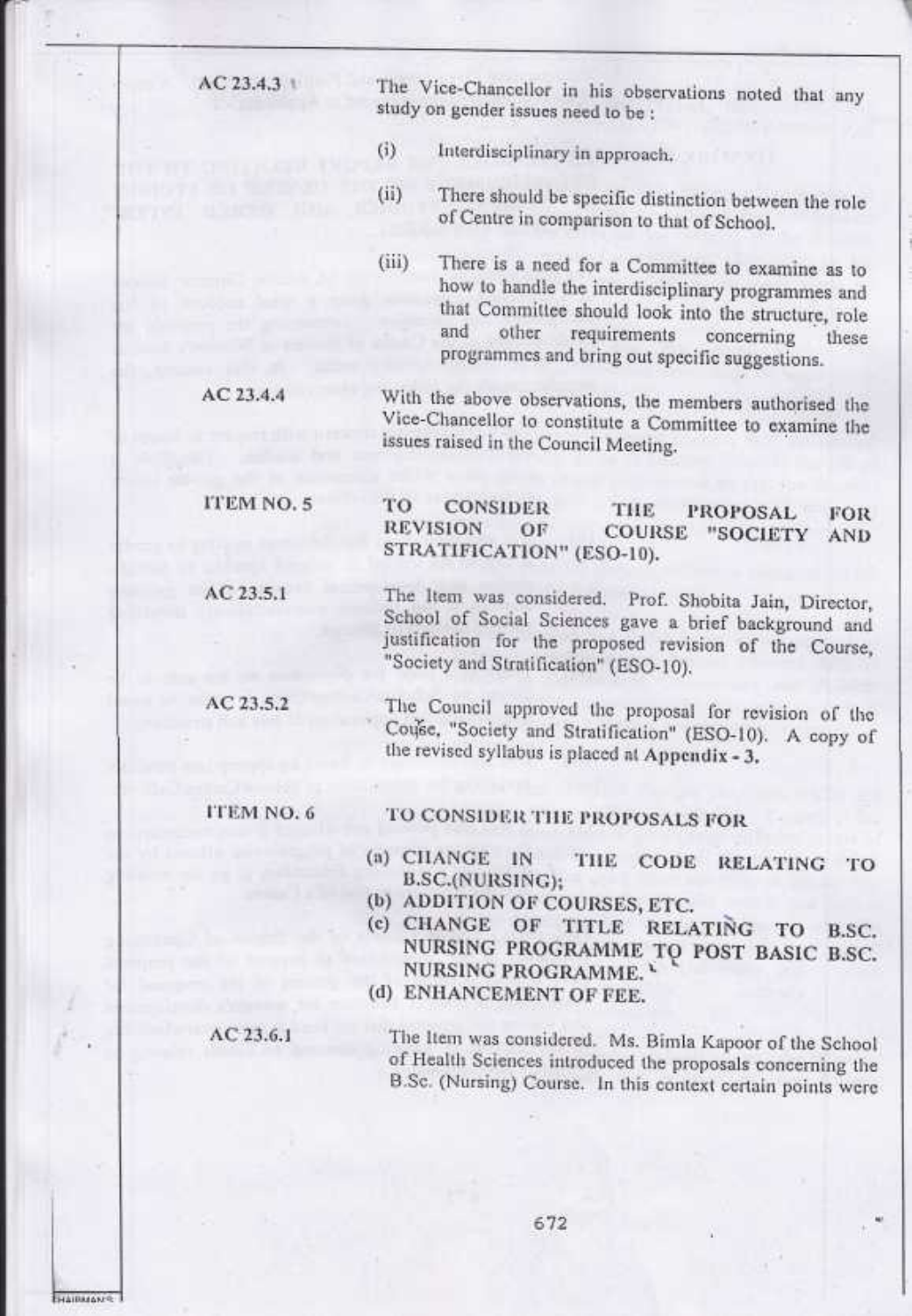WUTE BOOK

raised by members relating to Course code, contents and fee, etc. Ms. Kapoor clarified these queries. These clarifications are given as under:

- $(i)$ It was clarified that as per the Indian Nursing Council guidelines, the B.Sc. Nursing Programme which is a basic degree programme is required to be changed to Post Basic B.Sc. Nursing Programme. The Post Basic B.Sc. Nursing Programme will be after the General Nursing and Midwifery which is a basic diploma programme in nursing.
	- It was clarified that the change of code from HS  $(ii)$ (Health Sciences) to BSCN (B.Sc. Nursing) is necessary to reflect the programme as similar codes are being followed for other programmes in School of Health Sciences.
	- Regarding change of Physics and Chemistry to Bio- $(iii)$ Physics and Bio-Chemistry respectively, it was clarified that contents will be suitably changed as per INC guidelines so as to reflect pure and applied sciences.
	- Regarding the proposal for addition of a new course  $(iv)$ in Maternal Nursing, it was clarified that the course of first year will be launched by the year 2002 and there will be provision for the students with earlier registration to do the new course.
		- It was also clarified that B.Sc. Nursing Programme is 80 credit programme. For 3 year degree programme there should be 96 credits as per IGNOU norms. Therefore, only 1<sup>st</sup> year courses are being now revised so as to have 34 credits instead of 24 The addition of Nursing Foundation (2 credits. credits in theory and 2 Credits in practical) and Maternal Nursing (2 credits in theory and 6 credits in practical) are the requirement of Indian Nursing Council.
	- It was clarified that 56-60% of the course in Nursing (vi) courses is practical and the rest is theory component.
	- It was informed that gender sensitivity is a part of  $(vii)$ the Nursing Foundation Course.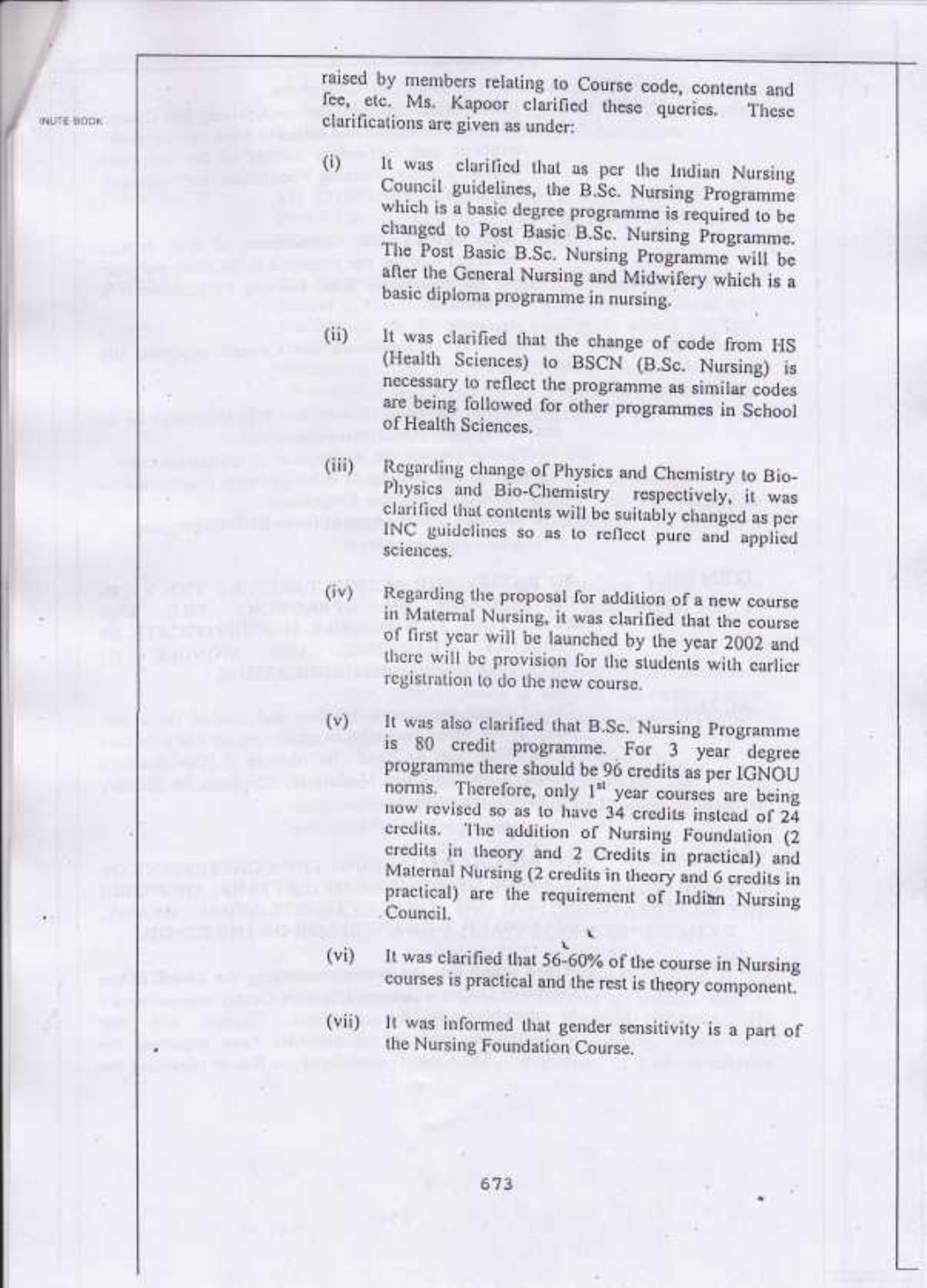- It was further informed that an Advisory and Course  $(viii)$ Writers Meeting will be called to work out the credit structure and curriculum outline of the proposed course, namely, Nursing Foundation and Maternal Nursing Course.
- With regard to the enhancement of fees, it was  $(ix)$ observed that the fee proposed at Rs.5000 per year for the Post Basic B.Sc. Nursing Programme is a nominal fee.

With the above observations, the Council approved the following:

- (a) Change in the code relating to B.Sc.(Nursing) be as decided by the Committee on course codes;
- (b) Addition of courses, etc. as proposed in the agenda note.
- (c) Change of title relating to B.Sc. Nursing Programme to Post Basic B.Sc. Nursing Programme.

TO RATIFY THE ACTION TAKEN BY THE VICE-

STRUCTURE FOR MODULE II (CERTIFICATE IN

The Council considered the item and ratified the action

taken by the Vice-Chancellor in approving the Fee Structure of Rs.1500/- and Rs.2000/- for Module II (Certificate in Primary Teaching) and Module III (Diploma in Primary

**APPROVING** 

**AND** 

ТНЕ

**MODULE** 

FEE

Ш

(d) The proposed enhancement of fee to Rs.5000 per year.

 $1N$ 

TEACHING)

(DIPLOMA IN PRIMARY EDUCATION).

**CHANCELLOR** 

Education) respectively.

**PRIMARY** 

ITEM NO. 7

AC 23.6.2

AC 23.7.1

ITEM NO. 8

 $AC23.8.1$ 

**RAIRMAN'S** 

TO REPORT REGARDING THE CONFERMENT OF DEGREE OF DOCTOR OF LETTERS (HONORIS CAUSA) ON PROF. V.C. KULANDAI SWAMY, SECOND VICE-CHANCELLOR OF THE IGNOU.

It was stated that the matter concerning the award of the degree of Doctor of Letters (Honoris Causa) was circulated to members of the Academic Council and that overwhelming majority of members have approved the proposal. The Council considered the Report regarding the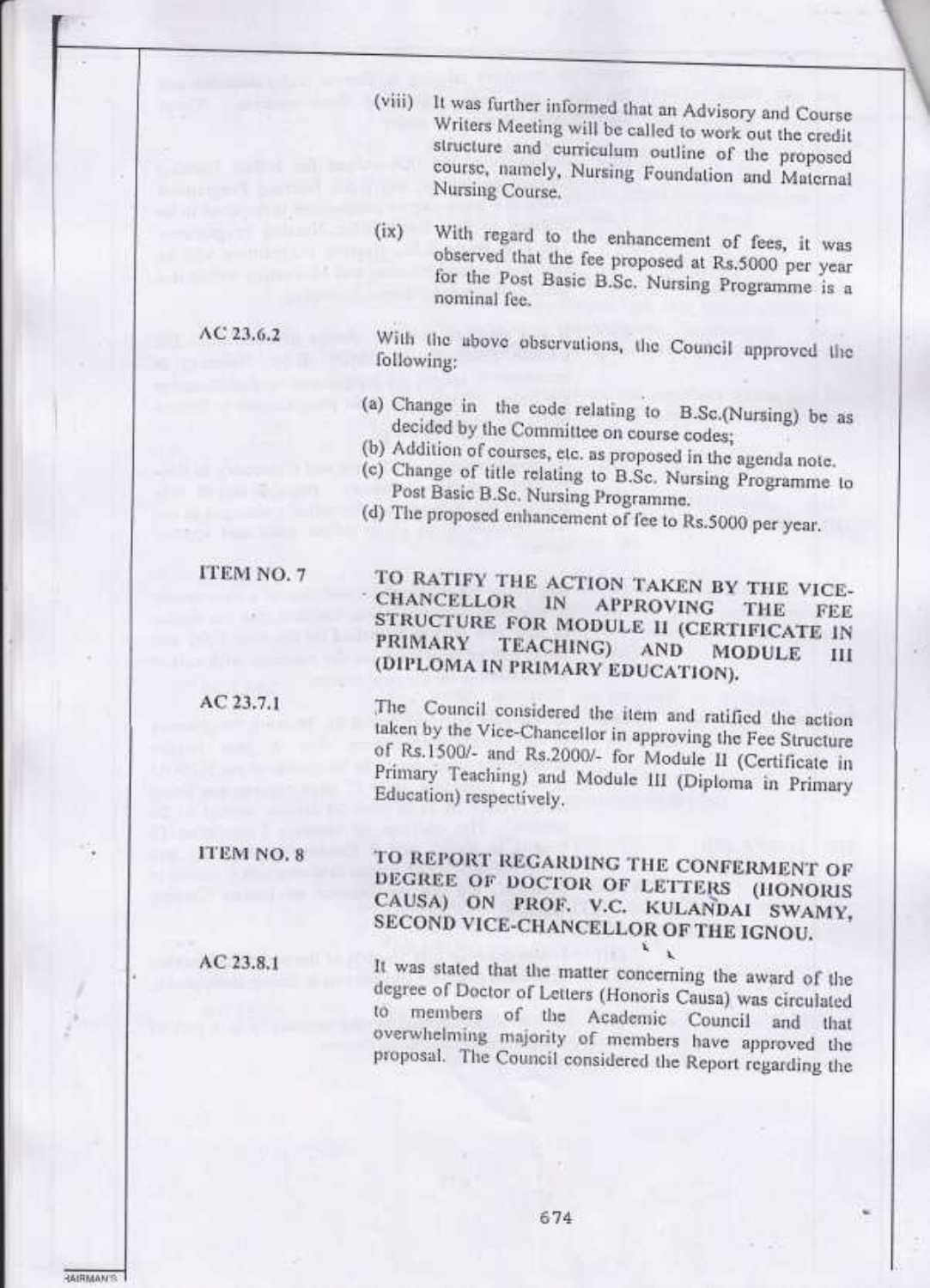confennent' of Degree of Doctor of Letters (Honoris Causa) on Prof. V.C. Kulandai Swamy, Second Vice-Chancellor in IGNOU and unanimously confirmed the conferment,

#### ITEM NO. 9 TO CONSIDER AND APPROVE THE NORMS FOR POST GRADUATE DIPLOMA IN MATERNAL AND CHILD HEALTH PROGRAMME.

AC 23.9.1

The Item was considered. Prof. A.K. Aggarwal, Director, School of Health Sciences gave para-wise background and justification on the proposals relating to norms for Post Graduate Diploma in Maternal and Child Health (PGDMCH). In this context, certain points relating to allotment of skill development centres and merit list for different categories were raised. The following clarifications were made:

- (i) There will be no problem due to change of skill development centres (SDCs) as the respective Regional Centres will take care of the processes involved in such changes.
- (ii) For the rnerit list the guidelines given by the Government of India on reservations will be followed.
- (iii) On the issues of domicile of students, it was clarified that IGNOU being a national University cannot restrict its admission and related issues to domicile aspect.
- AC 23.9.2 With the above observations/clarifications, the Council approved the nonns for Post Graduate Diploma in Maternal

### ITEM NO. 10

#### TO CONSIDER THE DOCUMENT PREPARED FOR THE CREATION AND IMPLEMENTATION OF THE "IGNOU CONSULTANCY SERVICES" PROJECT.  $\cdot$

AC 23.10.1

The Itenr was considered. The Vice-Chancellor, in his observations on the proposal, referred to specific areas in which the University has the potential resources. He mentioned that the nunrber of quality audio-video programmes/CD ROMs, print material of different subjects

and Child Health Programme.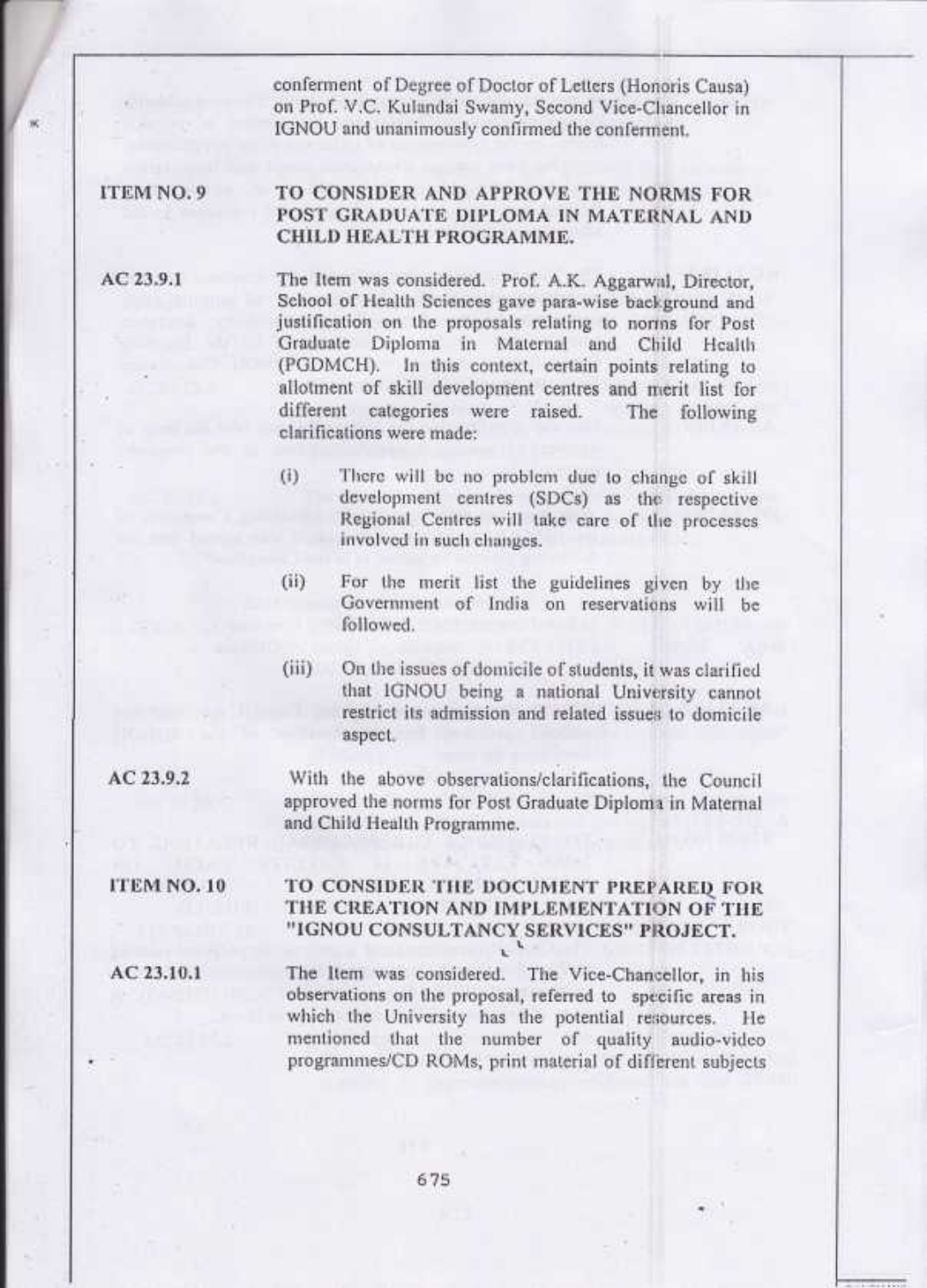of studies, the services available with Electronic Media-Production Centre (EMPC) and the number of projects funded by the Government of India and other governmental agencies have created tremendous scope and justification and how the University could to utilise these facilities/resources to generate additional resources to the advantage of the University.

 $AC23.10.2$ 

The Vice-Chancellor also informed the members that the operational details of the utilisation of surplus fund, percentage of consultancy fee, accountability, academic consultancies will be taken care of by the Standing Committee, a structure within the IGNOU Consultancy Services, as and when it is constituted.

 $AC23.10.3$ 

He also clarified that the University may take the help of number of outside experts/consultants in the proposed project.

AC 23.10.4

With regard to the structure of the Standing Committee of the IGNOU Consultancy Services, it was agreed that the following persons be added to in the Committee"

Two Lecturers/Other Academic Staff  $(i)$ 

Director, EMPC - Ex Officio Member (ii)

 $(iii)$ One representative of Group 'A' Officers

 $AC23.10.5$ 

With the above observations, the Council approved the document prepared for the creation of the 'IGNOU Consultancy Services'.

ITEM NO. 11

TO CONSIDER THE PROPOSAL RELATING TO TWO. **ELECTIVE** CREDITS EACH)  $(4)$ ON **MATHEMATICAL** METHODS IN PHYSICS-III (PHE-14) AND PHYSICS OF SOLIDS (PHE-13).

AC 23.11.1

The Council considered and approved the proposal relating to Two Elective (4 Credits each) on Mathematical Methods in Physics-III (PHE-14) and Physics of Solids (PHE-13). A copy of the proposal is placed at Appendix - 4.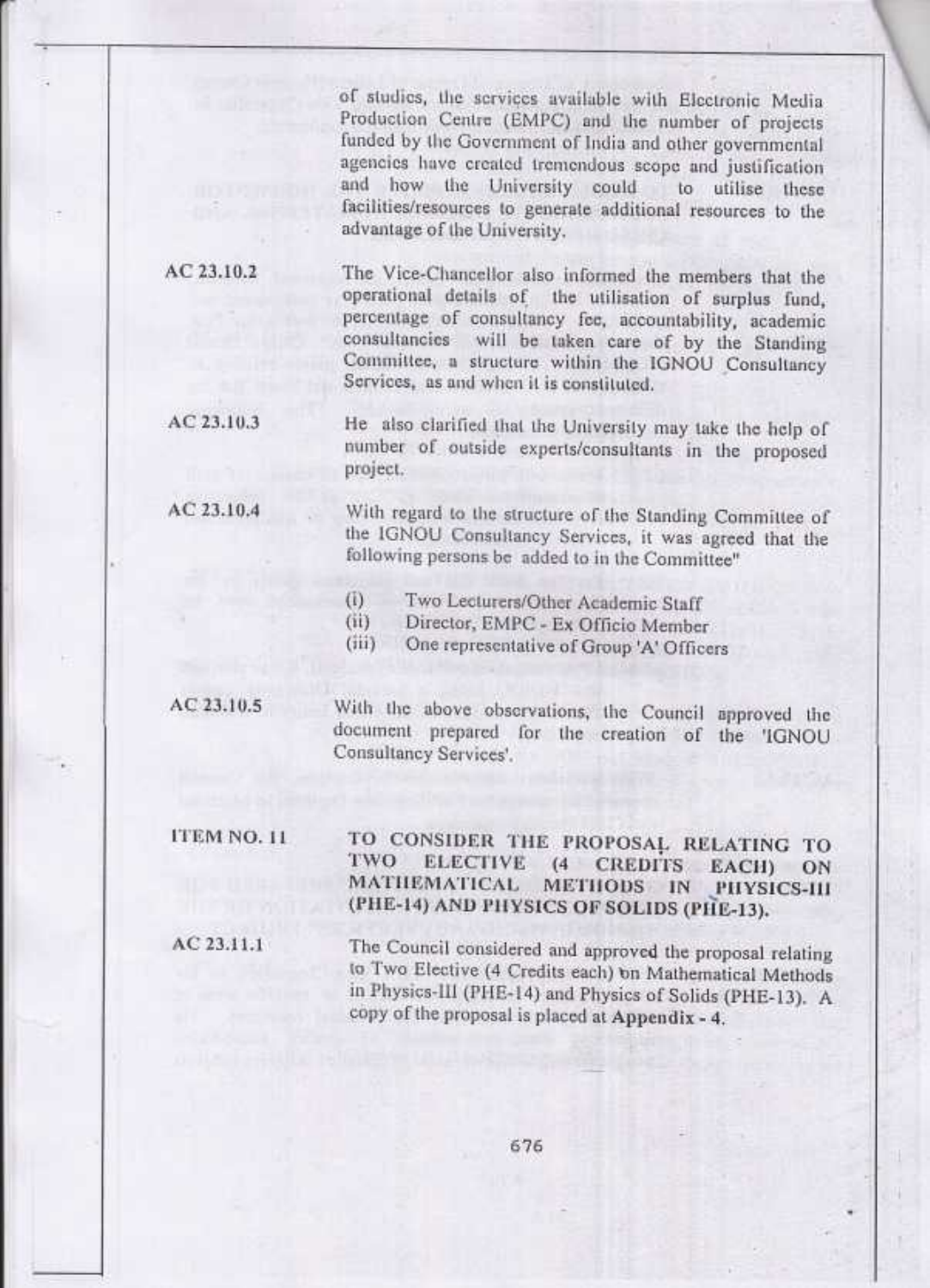#### ITEM NO. 12 TO CONSIDER AND APPROVE THE SYLLABUS OF FOUNDATION COURSE IN HINDI (FHD-2).

AC 23.12.1 The Council considered and approved the syllabus of Foundation Course in Hindi (FHD-2). A copy of the Syllabus is placed at Appendix - 5.

TO CONSIDER THE PROPOSAL FOR REVISION OF ITEM NO. 13 THE COURSE "EAST ASIA AND ASIA-PACIFIC" (EPS-06).

AC 23.13.1 The Item was considered. In this context, Prof. Shobita Jain, Director, School of Social Sciences, outlined the background and justification for the revision of the Course, "East Asia and Asia-Pacific" (EPS 06).

 $AC23.13.2$ The Academic Council approved the proposal for revision of the Course, "East Asia and Asia-Pacific" (EPS-06). A copy of the proposal is placed at Appendix - 6.

TO CONSIDER THE PROPOSAL FOR REVISION OF **ITEM NO. 14** THE **COURSE** "POLITICAL **IDEAS AND** IDEOLOGIES" (EPS-01).

AC 23.14.1 The Item was considered. Prof. Shobita Jain gave a brief background of the Course, "Political Ideas and Ideologies" (EPS-01).

 $AC23.14.2$ The Academic Council approved the proposal for revision of the Course, "Political Ideas and Ideologies" (EPS-01). A copy of the proposal is placed at Appendix - 7.

#### ITEM NO. 15

TO INFORM THE ACADEMIC COUNCIL ABOUT THE HOLDING OF THE 11TH CONVOCATION ON  $4^{TH}$  MARCH, 2000.

 $AC$  23.15.1

The Item was considered. Shri D.C. Pant, Pro Vice-Chancellor informed the members that 53,207 students had qualified in degrees/diplomas/certificate and that 27,950